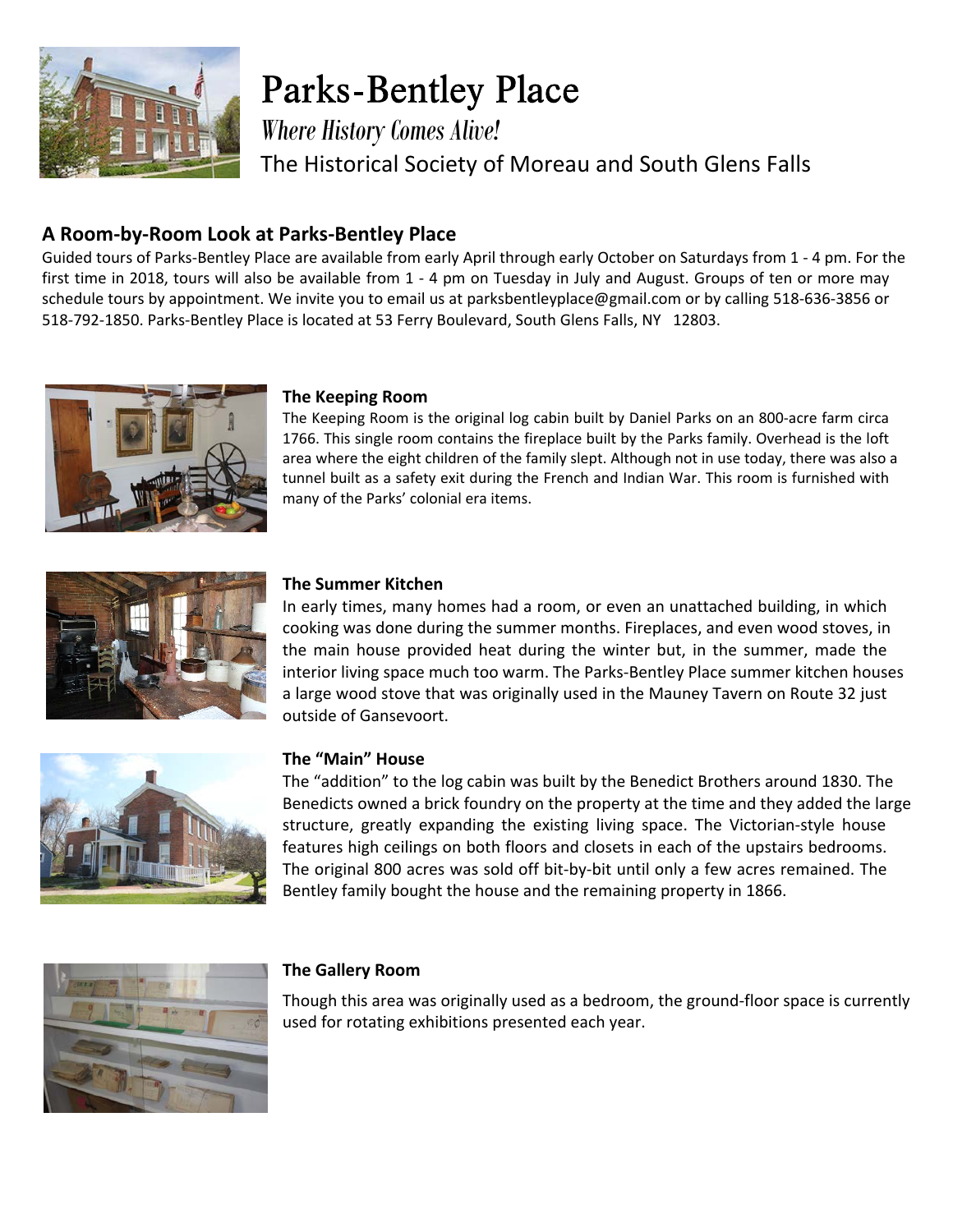

# **Parks-Bentley Place**

*Where History Comes Alive!* The Historical Society of Moreau and South Glens Falls

# **A Room-by-Room Look at Parks-Bentley Place, continued**



#### **The Parlor**

The Victorian Parlor highlights many artifacts from the Bentley family, including a secretary desk, crazy quilts, a concertina, and clothing. Also on display are several paintings by Harriet Bentley.



#### **The Slave Hold**

Only accessible from a trap door in the floor of a closet that was located next to an exit door, this area is accepted as being a hiding place for slaves escaping captivity and traveling north on the Underground Railroad.



#### **The Victorian Bedroom**

Furnished with a beautiful Victorian bed and dresser gifted to the Historical Society by a local family, this room also features period artifacts from other families in the area.



#### **The Children's Room**

New for the 2018 season is the Victorian Children's Room. On display here are many clothes and toys that could have belonged to boys and girls of the era.



#### **The Library**

This room houses the Historical Society's large collection of reference books and journals, as well as articles and historic photographs of the Town or Moreau and the Village of South Glens Falls.